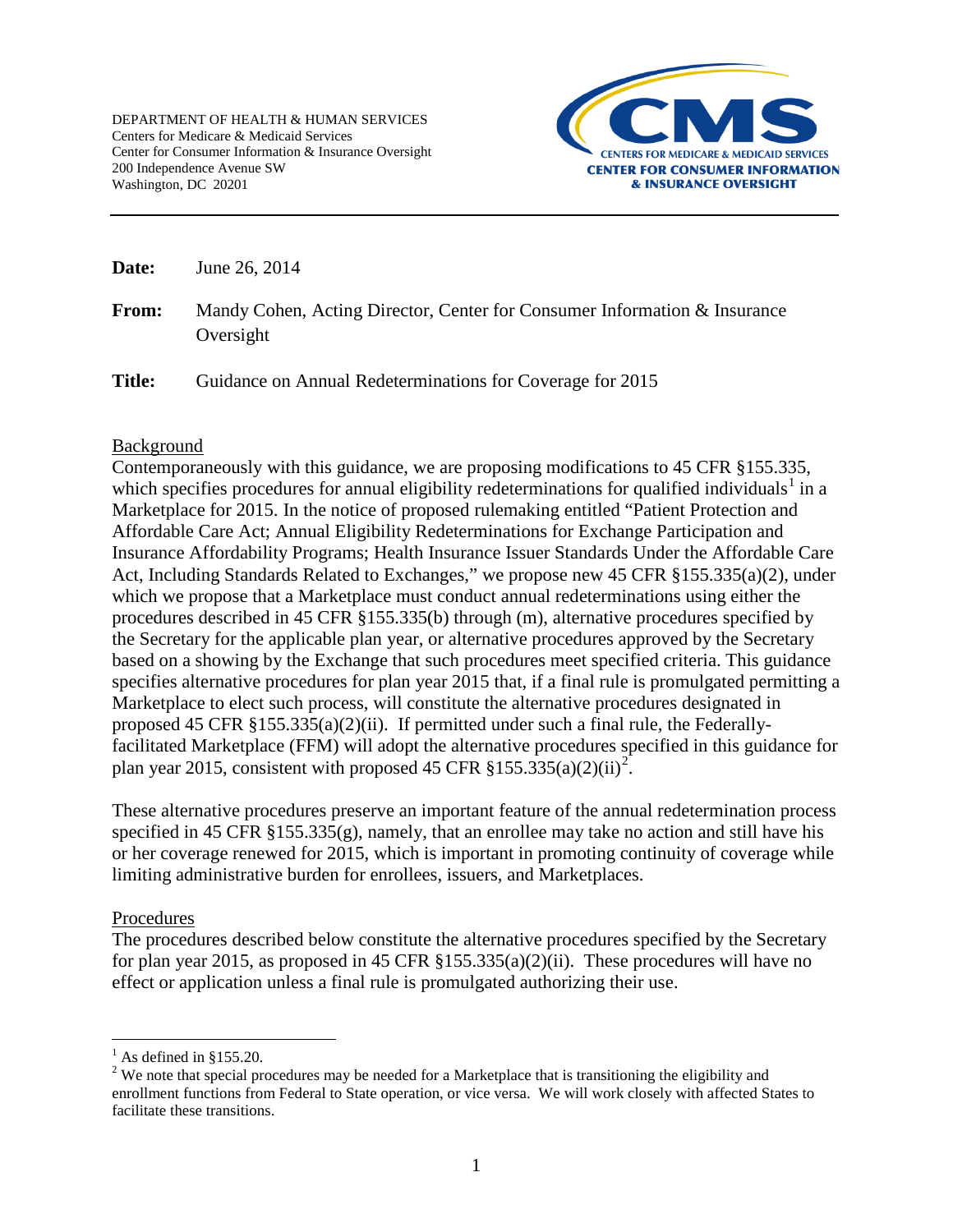### *Requesting Updated Data*

First, the Marketplace will request updated tax return information from the Secretary of the Treasury for all enrollees on whose behalf advance payments of the premium tax credit (APTC) or cost-sharing reductions (CSR) are being provided, and who have authorized the Marketplace to request updated tax return information for purposes of annual redetermination. [3](#page-1-0) This is slightly different from the analogous provision in 45 CFR §155.335(b), which applies to all qualified individuals who requested an eligibility determination for insurance affordability programs and authorized the request, regardless of enrollment, and uses data from IRS, the Social Security Administration, and other current income data sources. The modification in these alternative procedures is designed to focus on those individuals who could potentially be renewed with APTC and CSR, using the primary data source used in determining financial eligibility for APTC and CSR: tax return information.

Under these alternative procedures, the Marketplace will provide three notices based on the information received, although not all qualified individuals or enrollees will receive all three notices. Where the Marketplace is required to provide more than one of these notices for a specific enrollee, the notices may be combined for efficiency.

### *Standard Notice*

First, the Marketplace will provide a standard notice to all qualified individuals that includes the content specified below, as is required under the process described in 45 CFR §155.335(b) through (m). The basic set of information required to be included in this notice is as follows:

- A description of the annual redetermination and renewal process;
- The requirement to report changes to information affecting eligibility and the timeframe and channels through which changes can be reported;
- The last day on which a plan selection may be made for coverage effective January 1, 2015 in accordance with the effective dates specified in 45 CFR §155.410(f), and the last day of open enrollment for coverage in 2015 (February 15, 2015);
- For an enrollee who authorized the Marketplace to request updated tax return information for use in the annual redetermination process,
	- o And for whom APTC are being provided, a description of the reconciliation process for APTC;
	- o And for whom APTC or CSR are being provided and who is not an enrollee who will be sent the special notice described below, an explanation that if he or she does not contact the Marketplace to obtain an updated eligibility determination by the last day on which a plan selection may be made for coverage effective January 1, 2015 in accordance with the effective dates specified in 45 CFR §155.410(f), the Marketplace will establish 2015 eligibility that is identical to the enrollee's most recent eligibility determination for 2014, including the exact dollar amount of APTC and category of CSR, and an explanation that in order to obtain the most accurate eligibility determination from the Marketplace, including APTC that may increase or decrease, an enrollee should contact the Marketplace; and

<span id="page-1-0"></span> $\overline{a}$  $3$  Each initial application included the opportunity to provide this authorization, and individuals can update this during the year, as well.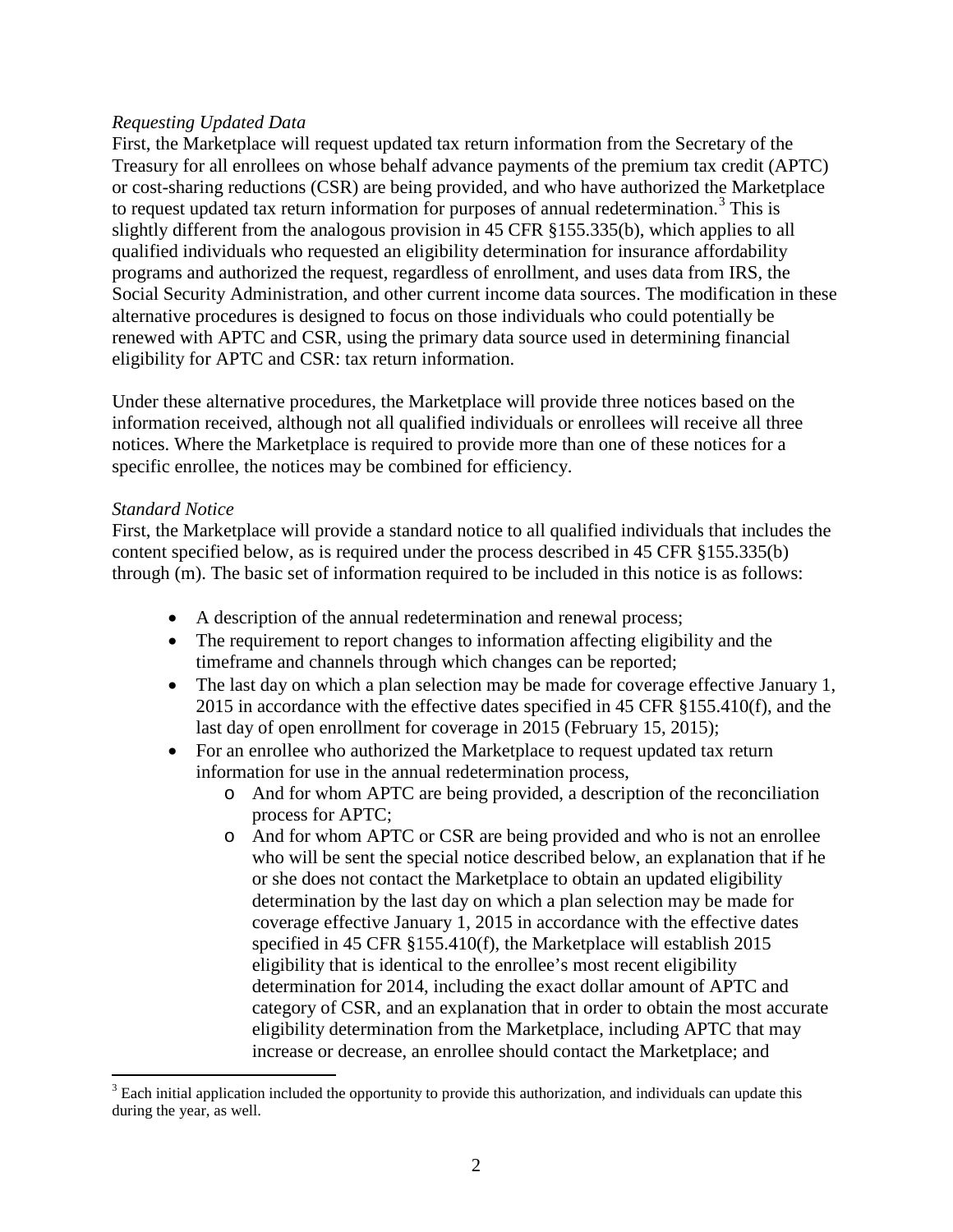- For an enrollee who did not authorize the Marketplace to request updated tax return information for use in the annual redetermination process,
	- o And on whose behalf APTC or CSR are being provided, an explanation that unless the individual contacts the Marketplace to obtain an updated eligibility determination by the last day on which a plan selection may be made for coverage effective January 1, 2015 in accordance with the effective dates specified in 45 CFR §155.410(f), APTC and CSR will end on December 31, 2014 and the Marketplace will renew the enrollee's coverage in a QHP for 2015 without APTC and CSR, to the extent that it can be renewed in accordance with §147.106.

We note that this list of contents to be included is not exclusive; consequently, a Marketplace that elects to use the alternative procedures described in this guidance could choose to include additional content. For example, a Marketplace could include information regarding the premium for the plan in which an enrollee is being renewed for 2015. The Federally-facilitated Marketplace will not provide this information for 2015; rather, as described below and in the Insurance Standards Bulletin that is being released contemporaneously with this guidance, issuers will do so.

# *Income-Based Outreach Notice*

Second, under these alternative procedures, the Marketplace will provide an income-based outreach notice to individuals who are enrolled in a QHP with APTC or CSR; who authorized the Marketplace to request updated tax return information for use in the annual redetermination process; and who meet one of the following criteria:

- No updated tax return information is provided by IRS in response to the Marketplace's request;
- The most recent Marketplace eligibility determination for 2014 reflects household income in excess of 350% of the FPL; or
- IRS provides updated household income information from tax data that, when evaluated together with the family size used for the enrollee's most recent eligibility determination for 201[4](#page-2-0)<sup>4</sup>, reflects
	- o Household income in excess of 350% of the FPL;
	- o An increase or decrease in household income of greater than 50%, when compared to the household income from the most recent Marketplace eligibility determination for 2014; or
	- o Household income that meets other criteria established by the Marketplace.

These criteria are designed to identify those enrollees for whom taking action to update eligibility information is particularly important due to likely changes in household income since the last eligibility determination.

<span id="page-2-0"></span><sup>&</sup>lt;sup>4</sup> These alternative procedures rely on the family size information from the enrollee's most recent 2014 eligibility determination as that information is more likely to be current and accurate than information regarding family size from 2013 tax returns. We believe that enrollees are more likely to report changes in family size on a timely basis since these changes are likely to affect which family members are enrolled in coverage.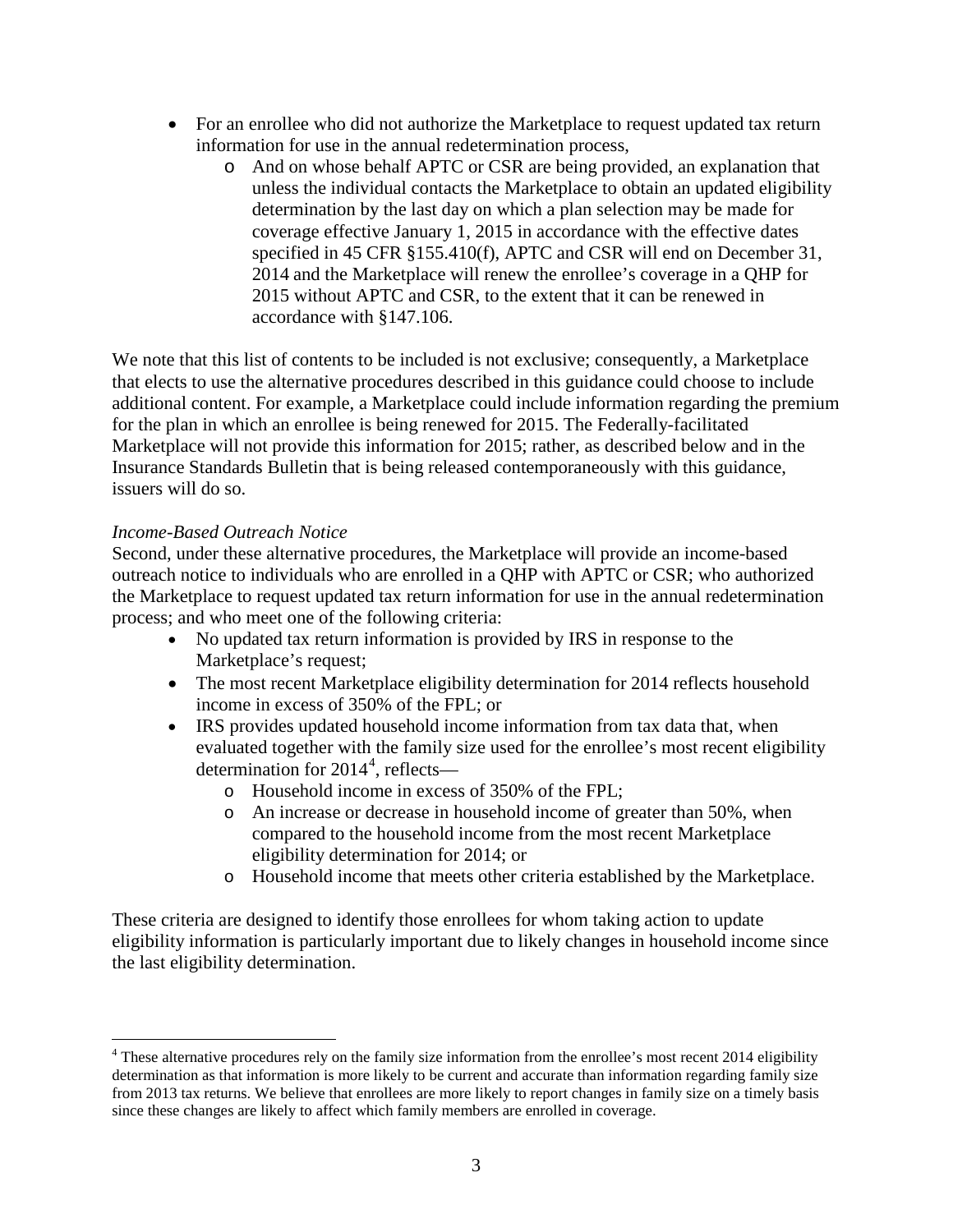The income-based outreach notice will restate the same information from the standard notice described above, including any applicable content specific to enrollees on whose behalf APTC or CSR are being provided, along with an explanation that the Marketplace strongly encourages the enrollee to contact the Marketplace to obtain an updated eligibility determination.

## *Special Notice*

Third, under these alternative procedures, the Marketplace will provide a special notice to individuals who are enrolled in a QHP with APTC or CSR, who authorized the Marketplace to request updated tax return information for use in the annual redetermination process, and who have updated income information from tax data that when evaluated together with the family size used for the enrollee's most recent eligibility determination for 2014, reflects household income that is in excess of 500% FPL. We expect only a very small number of enrollees to be in this group. This threshold is designed to identify enrollees with APTC or CSR who are at the highest risk of having 2015 income that would make them ineligible for APTC and CSR.

The special notice will restate the same information from the standard notice described above, including any applicable content specific to enrollees on whose behalf APTC or CSR are being provided, along with an explanation that if the enrollee does not contact the Marketplace to obtain an updated eligibility determination by the deadline to make a plan selection for January 1, 2015 in accordance with the effective dates specified in 45 CFR §155.410(f), the Marketplace will discontinue his or her eligibility for APTC and CSR at the end of 2014 and renew the enrollee's coverage in a QHP for 2015 without APTC and CSR, to the extent that it can be renewed in accordance with §147.106. Individuals who are in this special notice group will receive this notice instead of the income-based outreach notice described above.

### *Consolidating Notices and Providing Reminders*

As stated above, when a Marketplace is required to send more than one of the notices described above to an enrollee, the Marketplace may choose to consolidate the notices discussed above in order to streamline the administrative process. For example, the Marketplace may send a single notice to an enrollee who is in the income-based outreach group that incorporates the content from the standard notice for all qualified individuals, as well as the content specific to the income-based outreach group. The Marketplace may also follow up on the notices that are sent under these alternative procedures to specific targeted groups via one or more additional notices or via telephone. We note that consistent with 45 CFR §155.230(b), all notices sent by the Marketplace must conform to the standards in 45 CFR §155.205(c), which addresses accessibility.

Consistent with 45 CFR §155.335, under these alternative procedures, the Marketplace will provide the standard notice to all qualified individuals described above and the notice of annual open enrollment described in existing §155.410(d) through a single, coordinated notice. Accordingly, the standard notice will be provided no later than November 15, 2014. Additionally, the income-based outreach notice and the special notice described above must be provided sufficiently in advance of the deadline to make a plan selection for coverage effective on January 1, 2015 in accordance with the effective dates specified in 45 CFR §155.410(f), to allow the enrollee to take action by the deadline.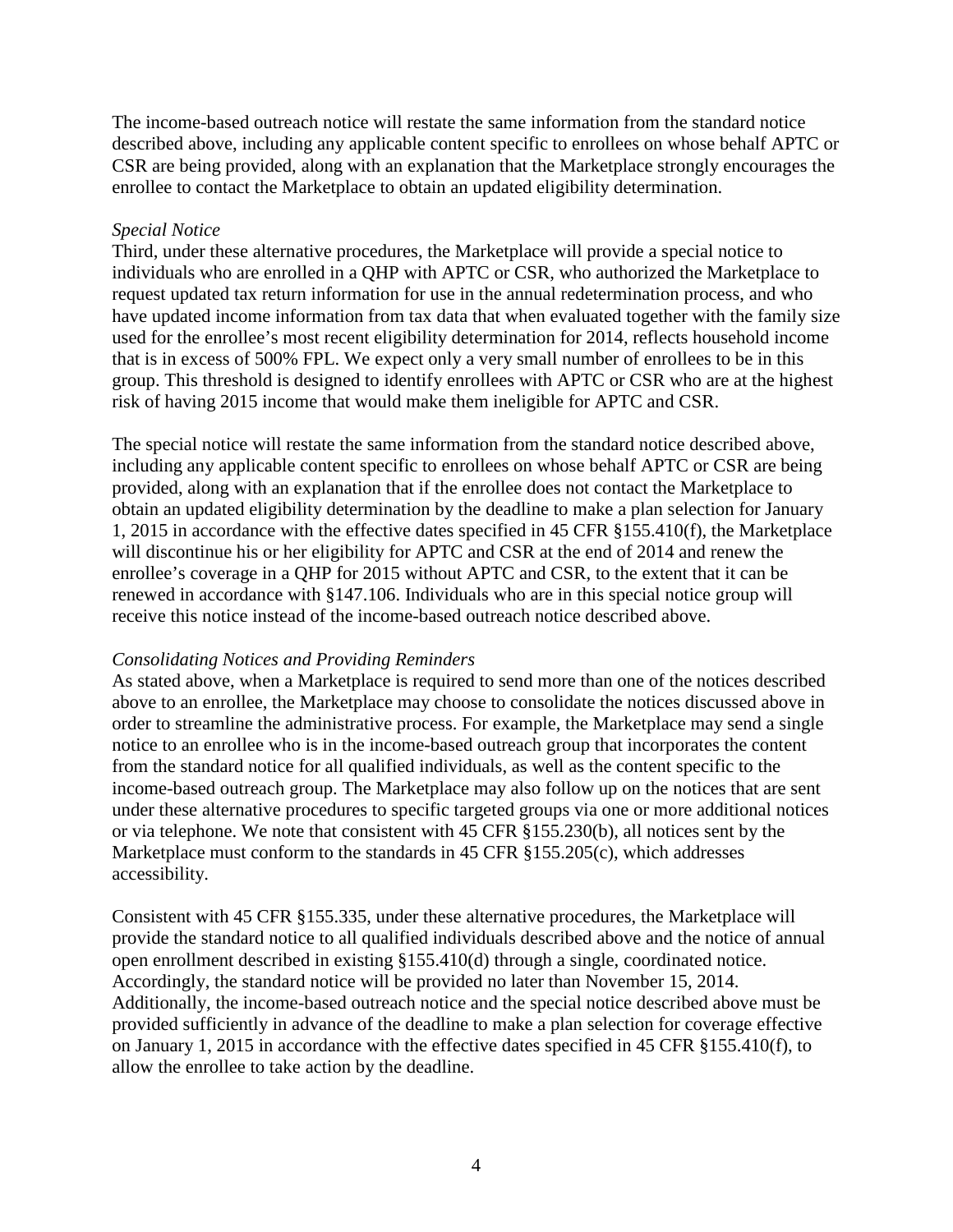#### *Requirement to Report Changes*

Consistent with current 45 CFR §155.335(e) and (f), under these alternative procedures, the Marketplace must require a qualified individual to report changes with respect to eligibility standards within 30 days from the date of the change; must allow a qualified individual, or an application filer on behalf of the qualified individual, to report changes, and must verify any changes reported by a qualified individual using the verification processes specified in 45 CFR §§155.315 and 155.320, which are used for initial applications.

#### *Individuals Who Contact the Marketplace*

If a qualified individual or enrollee contacts the Marketplace to update eligibility information, authorize the Marketplace to request updated tax return information for use in the annual redetermination process, adjust the level of APTC being provided, or select a new QHP, the Marketplace will redetermine his or her eligibility in accordance with the standards specified in 45 CFR §155.305, including using updated FPL thresholds, the applicable benchmark plan, as defined in 26 CFR 1.36B-3(f), that is based on 2015 premium data, and applicable percentages that are indexed for 2015, in accordance with 26 CFR 1.36B-3(g). As described in 45 CFR §155.305, this redetermination would include an assessment or determination, as applicable, of eligibility for Medicaid and CHIP.

#### *Individuals Who Do Not Contact the Marketplace*

For enrollees who authorized the Marketplace to request updated tax return information for use in the annual redetermination process, who do not contact the Marketplace to obtain an updated eligibility determination, and who are not part of the group who is sent the special notice described above, the Marketplace will establish 2015 eligibility that is identical to the qualified individual or enrollee's most recent eligibility determination for 2014. We note that this includes, but is not limited to, all enrollees who are sent the income-based outreach notice who do not contact the Marketplace to obtain an updated eligibility determination. This means that for enrollees who satisfy these criteria, the exact dollar amount of maximum APTC for 2014 and any CSR category, reflected in the most recent eligibility determination for 2014 will be continued in 2015. Consistent with 45 CFR §155.335(h)(1)(ii),the Marketplace will then send a notice to the enrollee with the new eligibility determination. We note that for most enrollees, we expect that continuing 2014 APTC amounts will result in a lower advance payment than would be provided based on an updated eligibility determination using 2015 information, since 2015 APTC would be calculated based on an applicable benchmark plan that reflects applicable changes in age rating and any increase in premiums, among other factors. Accordingly, we note that the incomebased outreach notice and special notice described above are important not only to help ensure program integrity, but also to help ensure affordability for enrollees, both of which are achieved when eligibility information is kept up to date.

For an enrollee on whose behalf APTC and/or CSR are being provided, who does not contact the Marketplace to obtain an updated eligibility determination by the deadline to select a QHP for coverage effective on January 1, 2015 in accordance with the effective date specified in 45 CFR §155.410(f), and who either did not authorize the Marketplace to request updated tax return information for use in the annual redetermination process or to whom the Marketplace is